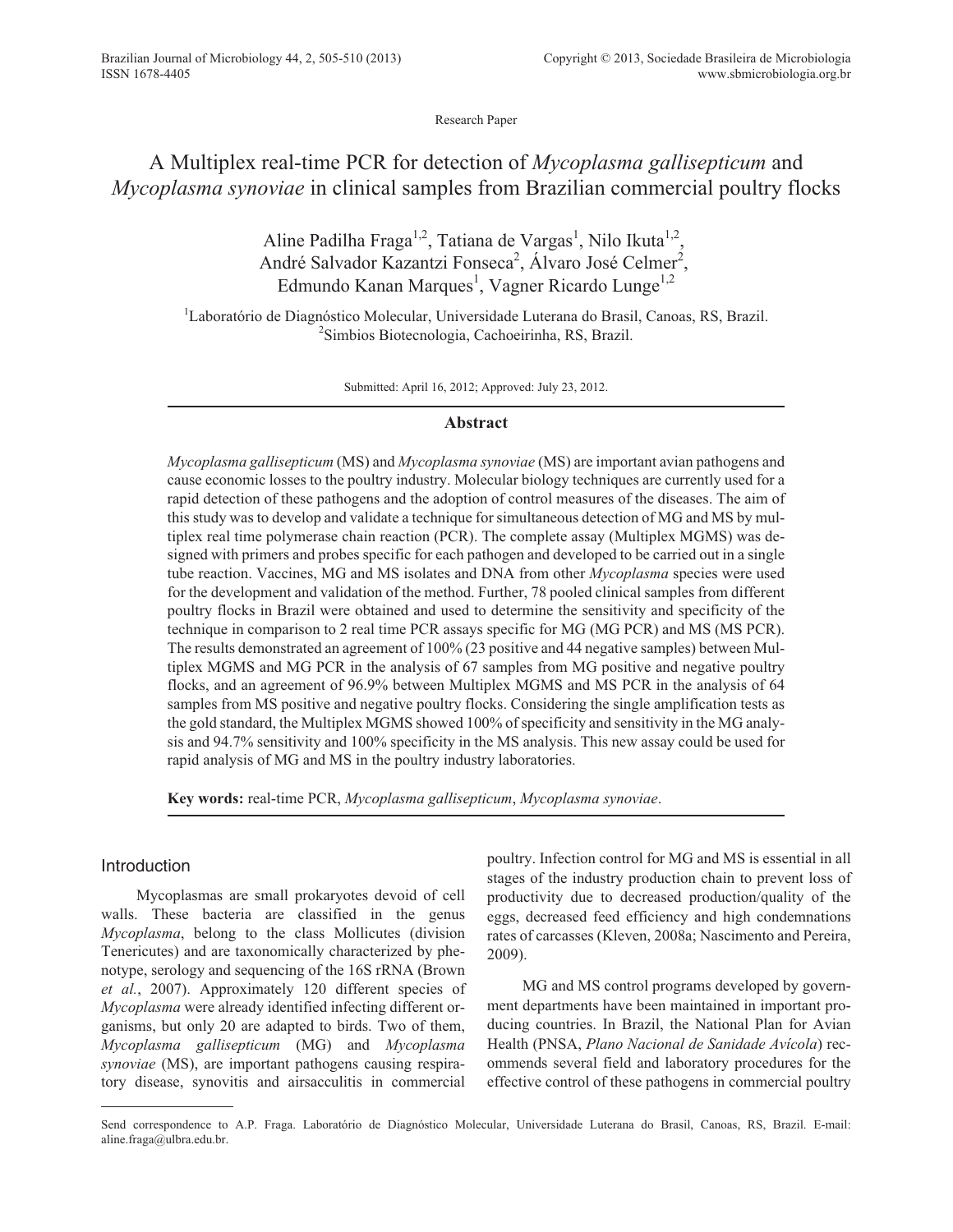flocks. These procedures include regular serological monitoring in the flocks using Rapid Plate Agglutination Test (RPA), ELISA or Haemagglutination Inhibition (HI) (Ewing *et al.*, 1996; Kleven, 2008a). As these routine tests have accuracy limitations, it is required to confirm the results with more specialized procedures, as bacterial isolation and Polymerase Chain Reaction (PCR) assay.

Isolation and identification of the bacteria is still considered the "gold standard" for diagnosis of *Mycoplasma* infections (Kleven, 2008b; Nascimento and Pereira, 2009). However mycoplasmas are slow growing relatively fastidious organisms. Further, it is common the development of other commensal bacteria of the same genus (as *M. gallinarum* and *M. gallinaceum*) in the routine procedures for isolation of MG and MS (Kleven, 2008a). Consequently PCR assay has been increasingly used as a valuable alternative test for the direct detection of MG and MS in clinical samples and several different procedures were described in scientific literature over the past decade (García *et al.*, 2005; Hess *et al.*, 2007; Lauerman *et al.*, 1993; Nascimento *et al.*, 1991; Silveira *et al.*, 1996). Recently, real-time PCR assays were developed for a faster and easier diagnostic of these pathogens in comparison to the conventional PCR assays (Callison *et al.*, 2006; Mekkes and Feberwee, 2005; Raviv and Kleven, 2009). Another important advantage of this technique is the possibility of simultaneous detection of 2 or more pathogens in a single assay (Multiplex PCR assay), reducing labor, time and costs for the complete analysis (Sprygin *et al.*, 2010).

This study aimed to develop and validate a methodology for the simultaneous detection of the *Mycoplasma gallisepticum* and *Mycoplasma synoviae* by a real time Multiplex PCR (Multiplex MGMS).

## Materials and Methods

#### Mycoplasma DNA

DNA extracted from 1 isolate of MG, 14 different MS isolates (WVU-1853, F10-2AS, MS-H, K4463, 00-10650, 00-10651, 00-10652, 00-10653, 00-10654, 00-10655, 00- 10656, 00-10657, 00-10658, 00-10659), 11 other species of *Mycoplasma* (*M. meleagridis, M. imitants, M. pullorum, M. gallinarum, M. gallinaceum, M. cloacale, M. iners, M. gallopavonis, M. iowae, M. lipofasciens, M. columbinum*) and one *Acholeplasma* were kindly provided by Dr. Maricarmen García (University of Georgia, USA). Further 80 stored DNA extracts from poultry clinical samples, previously analyzed by PCR for MS, were separated for the validation assays of the real time PCR for MS.

## Vaccine and field samples

MG and MS live vaccines marketed in Brazil were obtained from different suppliers: strain  $F$  (F Vax-MG<sup>®</sup> from Intervet - Schering Plough Animal Health and *Mycoplasma gallisepticum* vaccine® from Lohmann Animal Health),  $6/85$  (Mycovac-L<sup>®</sup> from Intervet - Schering Plough Animal Health), ts-11 (MG ts-11<sup>®</sup> from Merial),  $MG-70$  (Myco-Galli<sup>®</sup> from Biovet) and MS-H (Mycovax<sup>®</sup> from Merial). A total of 78 field samples (trachea or tracheal swabs) were obtained from different commercial poultry flocks (broilers, layers and breeders) in Brazil during the period of February 2010 to January 2011. All flocks were suspected to be infected with MG or MS, most of them with positive or indeterminate results in serological tests (RPA, ELISA or HI).

#### DNA extraction

Total DNA of the clinical samples and vaccines was purified by a standard silica/GuSCN-based procedure (Boom *et al.*, 1990) using a commercial kit (Newgene, Simbios Biotecnologia). Briefly, all swabs samples were re-suspended on 2.5 mL of lysis buffer (GuSCN 5 M, Tris-HCl 0.1 M, EDTA 0.5 M and Triton X-100) and then incubated at 56 °C for 10 min. For the liquid samples (vaccines),  $100 \mu L$  was mixed to  $400 \mu L$  of lysis buffer and incubated at 56 °C for 10 min. After, 500  $\mu$ L was aliquoted in a separate tube and 20  $\mu$ L of silica suspension was added and mixed. Tubes were submitted to centrifugation at  $8600$  g for 30 s. The pellet was washed once with 500  $\mu$ L washing buffer (GuSCN 5 M and Tris-HCl 0.1 M), once with 150  $\mu$ L washing buffer, twice with 150  $\mu$ L 75% ethanol and once with 150  $\mu$ L of ethanol absolute. Silica suspension was dried at 56-60 °C for 15 min. DNA was eluted with 50  $\mu$ L of TE buffer and incubated at 60 °C for 5 min, and the solution was separated of the silica particles centrifuging at 8600 g for 3 min.

#### DNA amplification

PCR was performed in a thermocycler StepOne-PlusTM Real Time PCR System (Applied Biosystems, USA) using specific primers and probes for each pathogen. Primers and probes used for detection of MG were previously described (Callison *et al.*, 2006). Primers used for the real time PCR MS assay were also previously published (Lauerman *et al.*, 1993), but the probe was designed in this study (Table 1).

Three separate reactions (MG, MS and Multiplex MGMS) were carried out independently. MG and MS real time PCR assays were performed in a total volume of  $30 \mu L$ containing 3  $\mu$ L of 10x PCR buffer, 23  $\mu$ L of H<sub>2</sub>0 treated,  $0.9 \mu L$  of MgCl<sub>2</sub> (50 mM),  $0.08 \mu L$  of deoxynucleotide triphosphate  $(2.1 \text{ mM})$ , 0.04 µL of the each primer (50 µM) and probe  $(25 \mu M)$ , 0.6  $\mu L$  of ROX, 0.32  $\mu L$  of Taq DNA polymerase (5  $U/\mu L$ ) and 2  $\mu L$  of DNA template. The reaction was carried out in a thermocycle program with an initial denaturing step of 95 °C for 3 min and 40 cycles of 95 °C for 30 s, followed by annealing/extension at 60 °C for 60 s.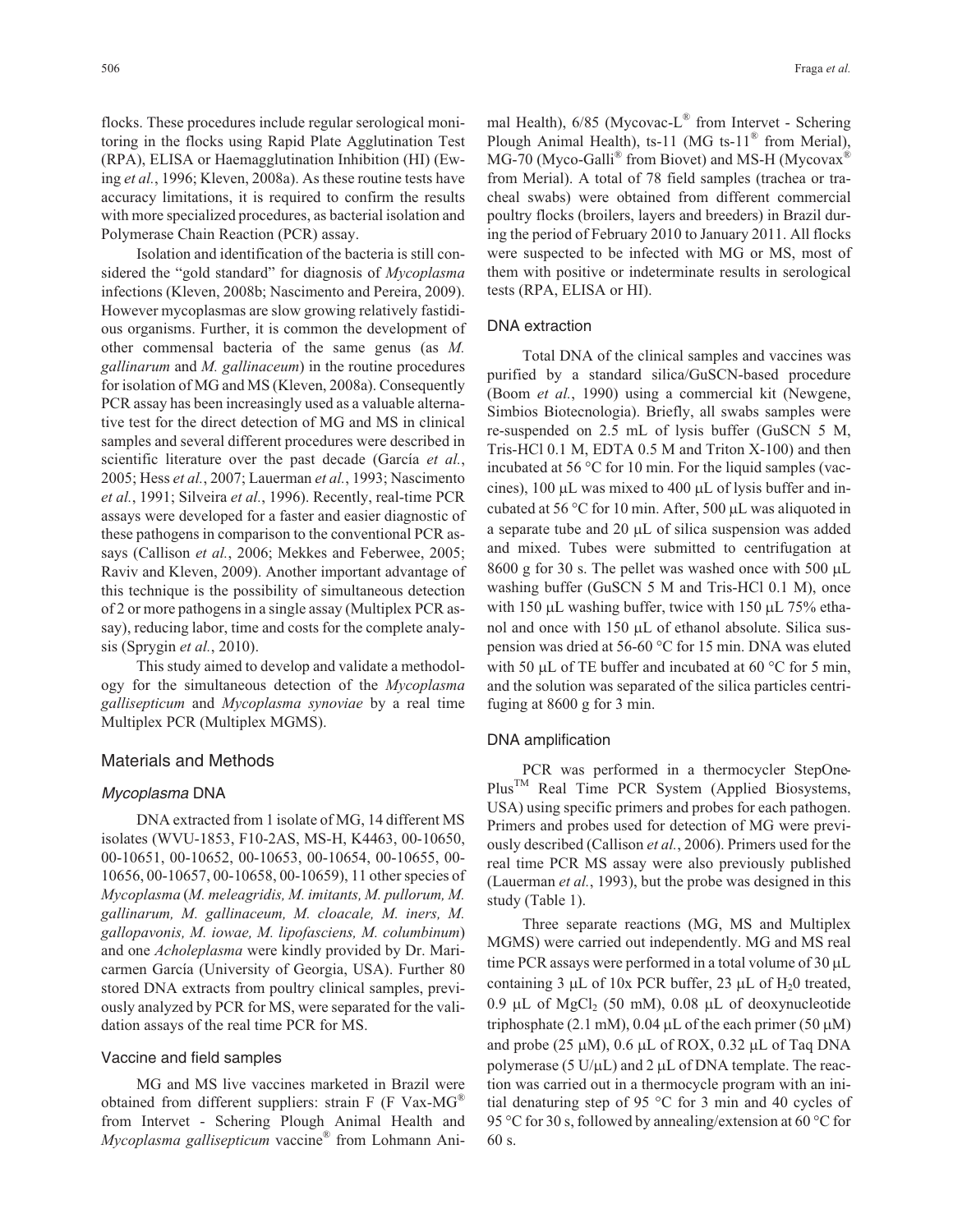| <b>Table 1</b> - Primers and probes used in Multiplex MGMS. |             |                                                    |  |  |
|-------------------------------------------------------------|-------------|----------------------------------------------------|--|--|
|                                                             | Target gene | Primers and probes                                 |  |  |
|                                                             |             | MGLPU26-F 5' - CTA GAG GGT TGG ACA GTT ATG - 3'    |  |  |
| MG#                                                         | Lipoprotein | MGLP164-R 5' - GCT GCA CTA AAT GAT ACG TCA AA - 3' |  |  |

MS1 5' - GAA GCA AAA TAG TGA TAT CA - 3'

MGLP-P 5' - (FAM) - CAG TCA TTA ACA ACT TAC CAC CAG AAT CTG - (MGB) - 3'

MS-P 5- (VIC) - AGC TAC GCT ACG GTG AAT ACG TTC TC - (TAMRA) - 3

**Table 1** - Primers and probe

#Primers and probe published by Calisson *et al.*, 2006.

\*Primers designed for Lauerman *et al.*, 1993, and the probe designed in this study.

MS\* 16SrRNA MS2 5' - GTC GTC TCC GAA GTT AAC AA - 3'

All the multiplex reactions (MGMS) were run in a total volume of 30  $\mu$ L with 2  $\mu$ L of template DNA, 21.1  $\mu$ L of DEPC treated H<sub>2</sub>0, 3 µL of specific buffer, 0.9 µL of MgCl<sub>2</sub>  $(50 \text{ mM})$ ,  $0.9 \mu L$  of deoxynucleotide triphosphate  $(2.1 \text{ mM})$ ,  $0.15 \mu L$  of primers for MG (final concentration of 0.25  $\mu$ M for each one in the reaction) e 0.3  $\mu$ L of primers for MS,  $0.15 \mu L$  of respective probe (final concentration of  $0.25 \mu M$ ),  $0.3 \mu L$  of *Taq* DNA polymerase (5 U/ $\mu$ L) (Cenbiot Enzimas, RS, Brazil) and 0.6 µL of ROX. The reaction was carried out in a thermocycle program with the same temperature and time conditions of the MG and MS real time PCR assays. Samples with any recorded threshold cycle number (Ct) value were considered positive and samples with no recorded Ct value were considered negative. Amplicons were also submitted to electrophoresis in polyacrilamide gels to confirm the amplification of the specific 139-base pair (bp) fragment length for MG and 207-bp fragment for MS.

#### Field performance of the multiplex assay

Agreement between tests was evaluated by Kappa test with a confidence level of 95% (Win Episcope 2.0). Sensitivity and specificity of the test was determined using field samples results. The analytical specificity of the test was calculated using the formula: true negative  $(TN)/TN +$ false positive (FP). The analytical sensitivity was calculated as follows: true positive (TP) /  $TP + false$  negative (FN). Therefore, TN were samples negative by both compared assays; FP were samples negative by PCR MG and MS and positive by Multiplex MGMS; TP were samples positive by both compared assays; FN were samples positive by PCR MG and MS and negative by Multiplex MGMS.

#### **Results**

#### Real time PCR MG and MS assay

Real-time PCR for MG was performed exactly as previously published (Callison *et al.*, 2006). DNA extract of the only MG isolate and 4 vaccine strains presented positive Cts (varying from 20.8 to 23.0). Further, DNA extracts

from the other 11 different *Mycoplasma* species, 1 *Acholeplasma* and 14 MS isolates of MS and the MS-H vaccine strain did not present any Ct signal (Table 2). DNA extracted from 5 dilutions of the MG-70 vaccine strain presented a very good linear correlation wit the respective Ct values. Analytical specificity/sensitivity and detection limit were assumed to be the same of the previous work (Callison *et al.*, 2006).

MS real time PCR assay was set up using the same reaction conditions of the MG real time PCR assay, as described in the Materials and Methods. All the 14 isolates of MS tested for MS real time PCR presented a positive Ct (varying from 17.6 to 39.0). DNA extracts from the 10 different *Mycoplasma* species, 1 *Acholeplasma* and 4 MG vaccine strains did not present any Ct signal. *M. cloacale* showed cross reaction with Ct of 29.0 (Table 2).

The limit of detection was evaluated using DNA extracted from 6 five-fold dilutions of the vaccine strain  $MS-H$  (Mycovax<sup>®</sup>). Two replicates of each dilution were subjected to the MS real time PCR assay and to another previously published PCR test, defined as Lauerman PCR (Lauerman *et al.*, 1993). In the MS real time PCR analysis, positive signal was obtained with the undiluted sample (Ct 17.6) and 5 of the 6 dilutions (Ct means of 20.7, 23.8, 26.4, 28.6, and 33.9, respectively). All the samples with readable Ct presented a specific band of 207 bp in the Lauerman test.

Performance of the MS real time PCR assay was determined using 80 DNA extracts obtained of field samples and previously analyzed by Lauerman PCR. A total of 77 results were concordant between the 2 assays (43 positive and 34 negative) and only 3 results were discordant (positive by Lauerman PCR and negative by MS real time PCR assay). Sensitivity and specificity for the MS real time PCR assay were 93.9% and 100%, respectively.

#### Multiplex validation tests

Based on the successful results of the MG and MS real time assays, a novel detection procedure based on PCR Multiplex (Multiplex MGMS) was designed. The whole procedure consisted in a unique amplification procedure with the two MG and MS primers pairs and respective probes.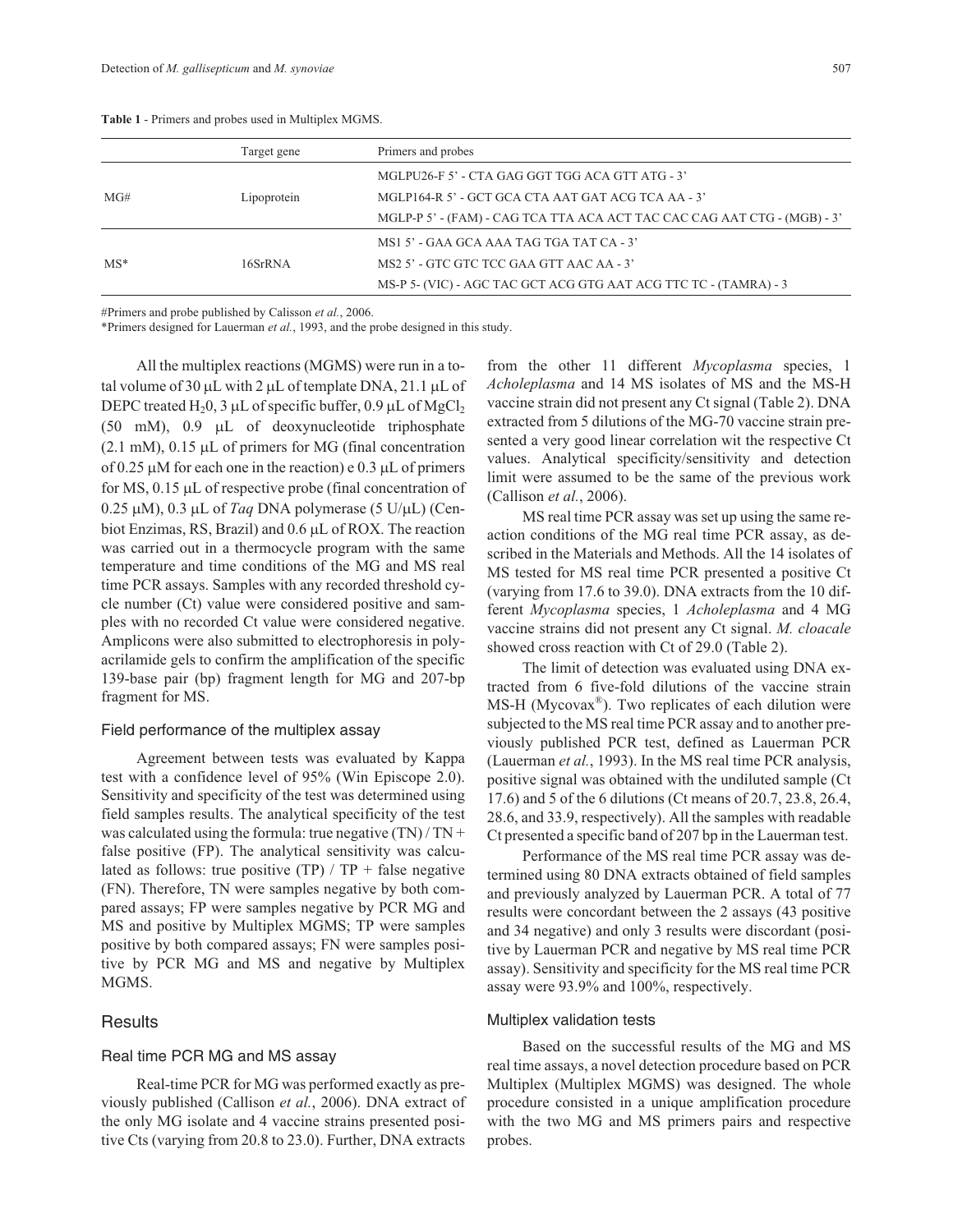Optimization of the Multiplex MGMS was performed with 3 independent runs using dilutions of 25 and 625-fold dilution from a vaccine strain for MG (Myco-Galli®, strain MG-70, Biovet) and MS (Mycovax<sup>®</sup>, strain MS-H, Merial). All the dilutions were subjected to PCR amplification by the specific real time PCR for each species (MG and MS) and Multiplex MGMS. Three replicates were carried out to determine the mean Ct values for each template.

The results showed a strong relationship between the dilutions of MG and MS DNAs (vaccine strains MG-70 and MS-H, respectively) and the value of cycle threshold, where the lowest Ct value corresponds to the sample of higher concentration for both MG and MS (Table 3). An excelent linear correlation was observed between DNA dilutions and the respective Ct values (0.98 for MS and 1.00 for MG), comparable to the real time PCR assays for MS (0.96) and MG (1.00). Further, all the positive samples for MS were not detected with the MG probe and all positive samples for MG were not detected with the MS probe (Table 3).

The specificity of the Multiplex MGMS was verified by testing DNA extracts from different *Mollicutes*, including *M. gallisepticum* and *M. synoviae*. No other *Mycoplasma* species was detected by Multiplex MGMS, with the exception of *M. cloacale* who presented a positive signal for MS primers/probe set. This same sample has also presented positive result using the MS real time PCR assay (Table 2). All MG and MS strains tested were readily detected in the Multiplex MGMS and in the specific PCR for MG and MS. The Multiplex MGMS was able to detect *M. gallisepticum* and *M. synoviae* independently and simultaneously.

## Field performance of the multiplex MGMS

To evaluate the correlation between the Multiplex MGMS and MG and MS separate real time PCR assays, pools of tracheal swabs collected from commercial flocks were tested by the 3 assays. From the 78 sample collected, a total of 53 were positive in the Multiplex MGMS, 23 for MG and 36 for MS (6 samples were positive for MG and

**Table 2** - Specificity of Multiplex MGMS assay compared with the specific test for MG and MS by analyzing different mycoplasmas.

|                  | Multiplex MGMS |          | Specific test |          |  |
|------------------|----------------|----------|---------------|----------|--|
| Organism         | MS             | MG       | MS            | MG       |  |
| Acholeplasma     | Negative       | Negative | Negative      | Negative |  |
| M. cloacale      | 29.0           | Negative | 34.4          | Negative |  |
| M. columbinsale  | Negative       | Negative | Negative      | Negative |  |
| M. gallinaceum   | Negative       | Negative | Negative      | Negative |  |
| M. gallinarum    | Negative       | Negative | Negative      | Negative |  |
| M. gallopavonis  | Negative       | Negative | Negative      | Negative |  |
| M. imitans       | Negative       | Negative | Negative      | Negative |  |
| M. iners         | Negative       | Negative | Negative      | Negative |  |
| M. iowae         | Negative       | Negative | Negative      | Negative |  |
| M. lipofaciens   | Negative       | Negative | Negative      | Negative |  |
| M. meleagridis   | Negative       | Negative | Negative      | Negative |  |
| M. pullorum      | Negative       | Negative | Negative      | Negative |  |
| M. synoviae      | 22.2           | Negative | 21.3          | Negative |  |
| M. gallisepticum | Negative       | 21.5     | Negative      | 20.8     |  |

**Table 3** - Comparison between the dilutions of the vaccine strains (for MG and MS) and the Ct values obtained in three replicates.

|    | Concentration |                     | Multiplex PCR          |                    | Specific PCR           |  |
|----|---------------|---------------------|------------------------|--------------------|------------------------|--|
|    |               | $MS\ Ct^{\#}(DP^*)$ | $MG \, Ct^{\#} (DP^*)$ | $MS Ct^{\#}(DP^*)$ | $MG \, Ct^{\#} (DP^*)$ |  |
|    | High          | 22.0(0.1)           | Negative               | 21.6(0.2)          | Negative               |  |
| MS | Intermediate  | 27.0(0.4)           | Negative               | 26.5(0.4)          | Negative               |  |
|    | Low           | 35.4(0.8)           | Negative               | 37.1(0.8)          | Negative               |  |
|    | High          | Negative            | 22.0(0.1)              | Negative           | 22.1(0.1)              |  |
| MG | Intermediate  | Negative            | 26.5(0.3)              | Negative           | 26.7(0.3)              |  |
|    | Low           | Negative            | 32.0(0.5)              | Negative           | 31.5(0.3)              |  |

# Average Ct of the three replicates.

\*Standard deviation.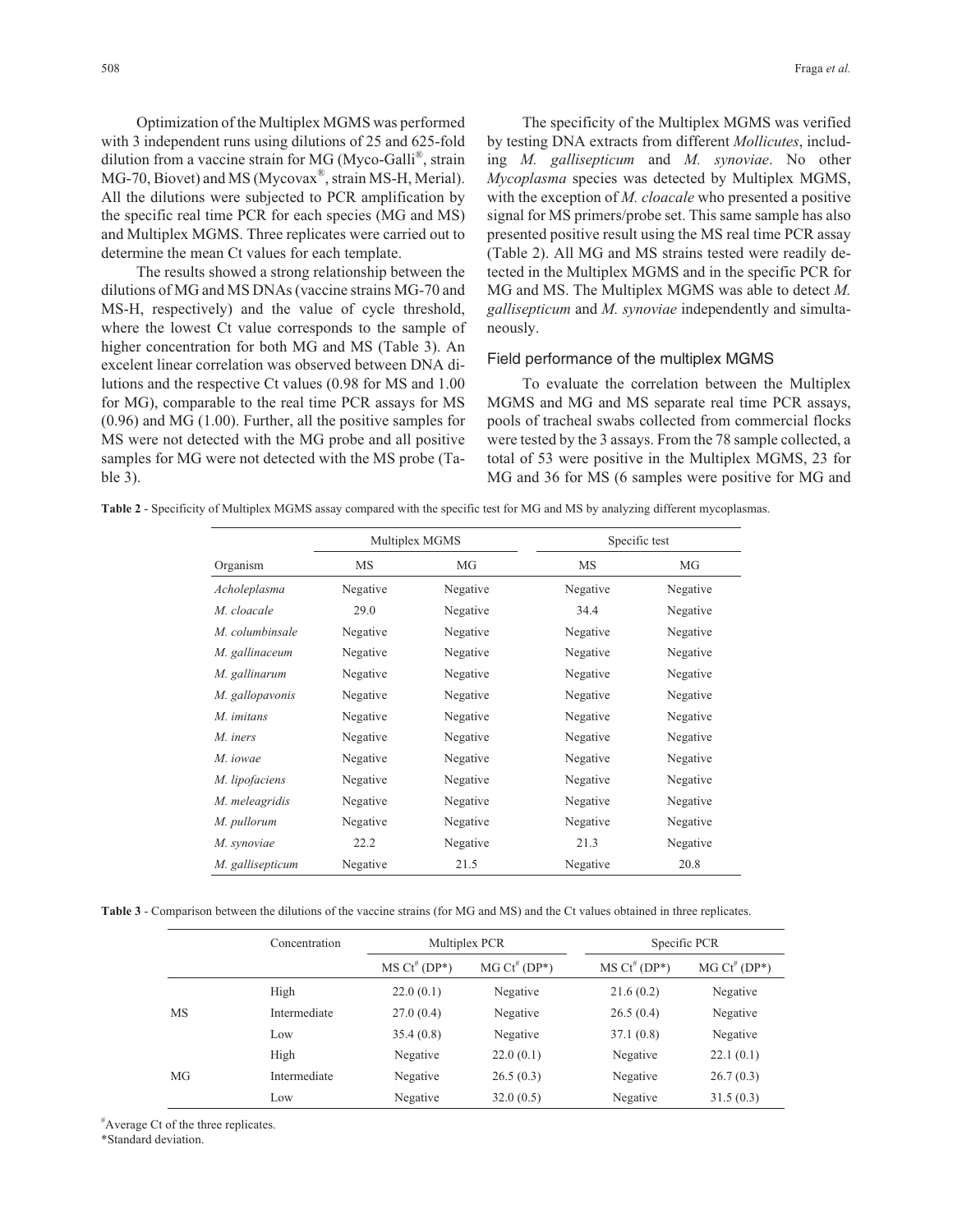|                    |                          |       | Specific PCR |               |     |          |                          |       |
|--------------------|--------------------------|-------|--------------|---------------|-----|----------|--------------------------|-------|
|                    | $MS(n = 64)$             |       |              | $MG (n = 67)$ |     |          |                          |       |
| Multiplex PCR MGMS |                          | $\pm$ | $\sim$       | Total         | MG  | $^+$     | $\overline{\phantom{a}}$ | Total |
|                    | $\div$                   | 36    | $\Omega$     | 36            | $+$ | 23       | $\theta$                 | 23    |
|                    | $\overline{\phantom{a}}$ |       | 26           | 28            | ۰.  | $\theta$ | 44                       | 44    |

**Table 4** - Analysis of the sensitivity and specificity of the Multiplex PCR MGMS compared to specific real time PCR MG and MS.

In agreement analysis using the Kappa test results for MS and MG were, respectively: 0.936 and 1.

MS). From these samples, 67 were also analyzed by MG PCR assay and 64 by MS PCR assay. The comparative results are presented in Table 4. In the analysis of MG, all samples were concordant and consequently with 100% of sensitivity and specificity. In the analysis of MS, there were 2 discordant cases (both positive for MS real time PCR assay and negative for Multiplex MGMS), with values of sensitivity of 94.7% and a specificity of 100%.

# **Discussion**

In the present study, a new Multiplex real time Taqman<sup>TM</sup> PCR assay was developed and applied for simultaneous detection of *M. gallisepticum* and *M. synoviae* in poultry clinical samples. For the development of this assay, we first implemented a MS real time PCR test, based on the combination of a previously extensively tested primers set (Lauerman *et al.*, 1993) and a newly designed internal Taqman probe. This assay was validated in comparison with a largely used PCR assay (Lauerman *et al.*, 1993). After we implemented a previously developed MG real time PCR assay (named MGLP) in our laboratory (Callison *et al.*, 2006). These both procedures presented very good performances and have been widely used in the Brazilian poultry industry laboratories in the last years. Finally, both real time PCR tests were combined for the development of a Multiplex real time PCR assay (Multiplex MGMS).

In the validation tests of the Multiplex MGMS, results showed an excelent linear correlation between the DNA dilutions (of MG and MS) and the Ct value. MG and MS were also detected independently and simultaneously by the PCR Multiplex MGMS, with no interference of increasing MG DNA concentration in the MS analysis and vice-versa (data not shown). Further, samples with low DNA concentration (625-fold vaccine dilutions) presented a readable Ct, showing a good analytical sensitivity of the new assay. In the specificity assay, almost all other *Mycoplasma* species were not detected by the Multiplex MGMS assay. The only exception was a cross reaction (with readable Ct of 29.0) in the MS primers/probe set in the analysis of the *M. cloacale* DNA. However, this result was also observed in the MS real time PCR assay (Ct 34.4). *M. cloacale* is a bacteria originally isolated from geese in Europe and supposed to be associated with inflammation of the cloaca in these birds (Stipkovits *et al.*, 1984, 1986). This

species was also found in wild North American waterfowl, but it was not associated to any disease (Goldberg *et al.*, 1995). There is not description of *M. cloacale* in commercial poultry flocks in Brazil or other regions of the world.

The Multiplex MGMS presented a very good performance under field conditions. In the comparison with the real time PCR MG and MS assays, specificity values of 100% were obtained for both pathogens and sensitivity values of 100% and 94.7% were obtained for MG and MS, respectively. This lower sensitivity in the MS analysis was because 2 discordant results (positive in the MS real time PCR assay and negative in the Multiplex MGMS) obtained in the analysis of 2 stored samples that were submitted to freezing and thawing. These 2 samples presented high Ct values (29.7 and 29.6), probably associated to a low number of bacteria in the original samples as previously observed (Sprygin *et al.*, 2010). All the analysis performed with fresh samples presented 100% of correlation between the results (including samples with high Cts) (data not shown).

The success of MG and MS control programs depends on accurate and fast diagnostic techniques. Other previous studies had already demonstrated that real time PCR assays (including multiplex procedures) are effective tools for the sensitive and specific detection of these pathogens in poultry commercial flocks (Callison *et al.*, 2006, Sprygin *et al.*, 2010, Raviv and Kleven, 2009; Jarquin *et al.*, 2009). The present work describes a new multiplex PCR for the simultaneous detection of the 2 main *Mycoplasma* pathogens that occurs in Brazilian commercial poultry. This new assay was able to amplify these 2 pathogens in a same analytical procedure and in only one amplification round, saving time and reducing costs in the diagnostic laboratory. Incorporation of this methodology in the poultry industry laboratories would certainly improve the *Mycoplasma* control programs.

#### Acknowledgments

This research was supported by grant 01.09.0240.00 of the FINEP (Financiadora de Estudos e Projetos), Ministry of Science and Technology of Brazil. The authors gratefully acknowledge: (1) the technicians of the Simbios Biotecnologia and the team of the Molecular Diagnostic Laboratory (ULBRA - Universidade Luterana do Brasil)